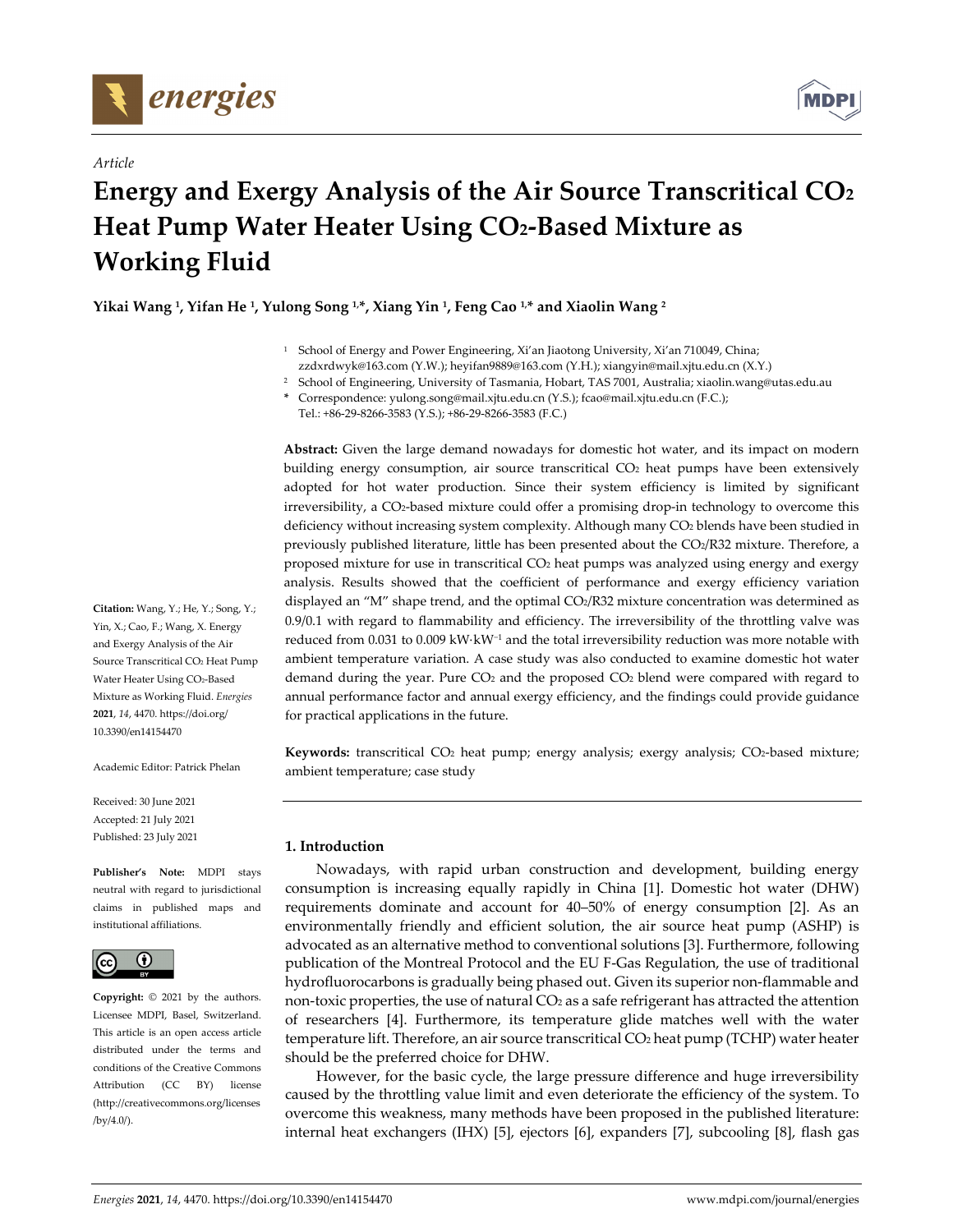bypass [9], parallel compression [10], two‐stage compression [11], evaporative cooling [12], and CO<sub>2</sub>-based mixtures. With the IHX, the coefficient of performance (COP) can be optimized by controlling the gas cooler pressure [5]. Under fixed ejector geometries, Taleghani et al. [6] concluded that the COP can be improved by about 17% under the same operating conditions. In an identical experiment configuration, Yang et al. [7] substituted an expander for the throttling valve, and the system exergy efficiency was enhanced by 33%. With direct dedicated mechanical subcooling, the maximum COP was found to be obtained at the optimal subcooling degree [8]. By adding flash gas bypass into the basic cycle, Elbel and Hrnjak [9] pointed out that the cooling capacity could be increased by up to 9%. Although limited by ineffective separation, the COP was still increased by 10% with the parallel compression cycle proposed by Chesi et al. [10]. With the proposed double‐ compression flash intercooling system, the basic cycle efficiency could be increased by 23.18% [11]. De Antonellis et al. [12] theoretically and experimentally investigated the indirect evaporative cooling system, and the effect of different factors was also evaluated.

The above technologies will, nevertheless, increase system complexity and require additional equipment [13]. The system's initial capital cost will consequently be increased, leading to a longer payback period. Therefore, a CO2-based refrigerant mixture could offer a promising drop‐in technology to consider. [14].

For CO<sub>2</sub>-based mixtures, there are many refrigerants with low global warming potential (GWP) that have attracted researchers' attention. Currently, CO2/propane blends are widely used in vapor compression refrigeration and heat pump fields [15]. Niu and Zhang [16] studied the R744/propane mixture to replace the refrigerant R13, and the proposed mixture was a promising refrigerant if the evaporator temperature was above 201 K. Zhang et al. [17] developed a system mode to study optimum concentration, and suggested that the optimum  $CO<sub>2</sub>$  fraction should be higher than 78%. Based on their experimental and simulation study, Ju et al. [18] analyzed the effect of the R744/propane mixture concentration, and the optimum concentration was found to be 12%/88%. Furthermore, using the identified optimal concentration, Ju et al. [19] experimentally compared the R744/propane mixture with pure R22 for domestic hot water supply, and the results showed that the system COPs were 4.98–11.00% higher under a variety of working conditions.

Attention has also been paid to  $CO<sub>2</sub>/R41$  blends in previously published literature. Wang et al. [20] used thermodynamic analysis to compare pure CO<sub>2</sub> refrigerant with CO2/R41 blends. This mixture was proved to be an excellent substitute because of the lower discharge pressure and higher COP. Similarly, by comparing various refrigerants on the basis of thermodynamic analysis, Dai et al. [21] also indicated that CO2/R41 blends were proved to be suitable candidates for DHW. With the  $CO<sub>2</sub>/R41$  blends charged into automobile systems, the energy efficiency was improved by 14.5% in heating mode and 25.7% in cooling mode [22].

However, the mixture of environmental refrigerant R32 with CO2 has seldom been studied in previous literature, nor has there been any study of optimum concentration. With regard to flammability and applicability, although the higher GWP is obtained by R32, it is superior to R290 to some extent [23]. The exergy analysis, in which the exergy efficiency and irreversibility can be studied in detail, can provide guidance for further system improvement. As a result, a proposed  $CO<sub>2</sub>/R32$  mixture refrigerant has been theoretically investigated in this paper. The mass fraction effect and comparison with the pure refrigerant have also been analyzed based on energy and exergy analysis.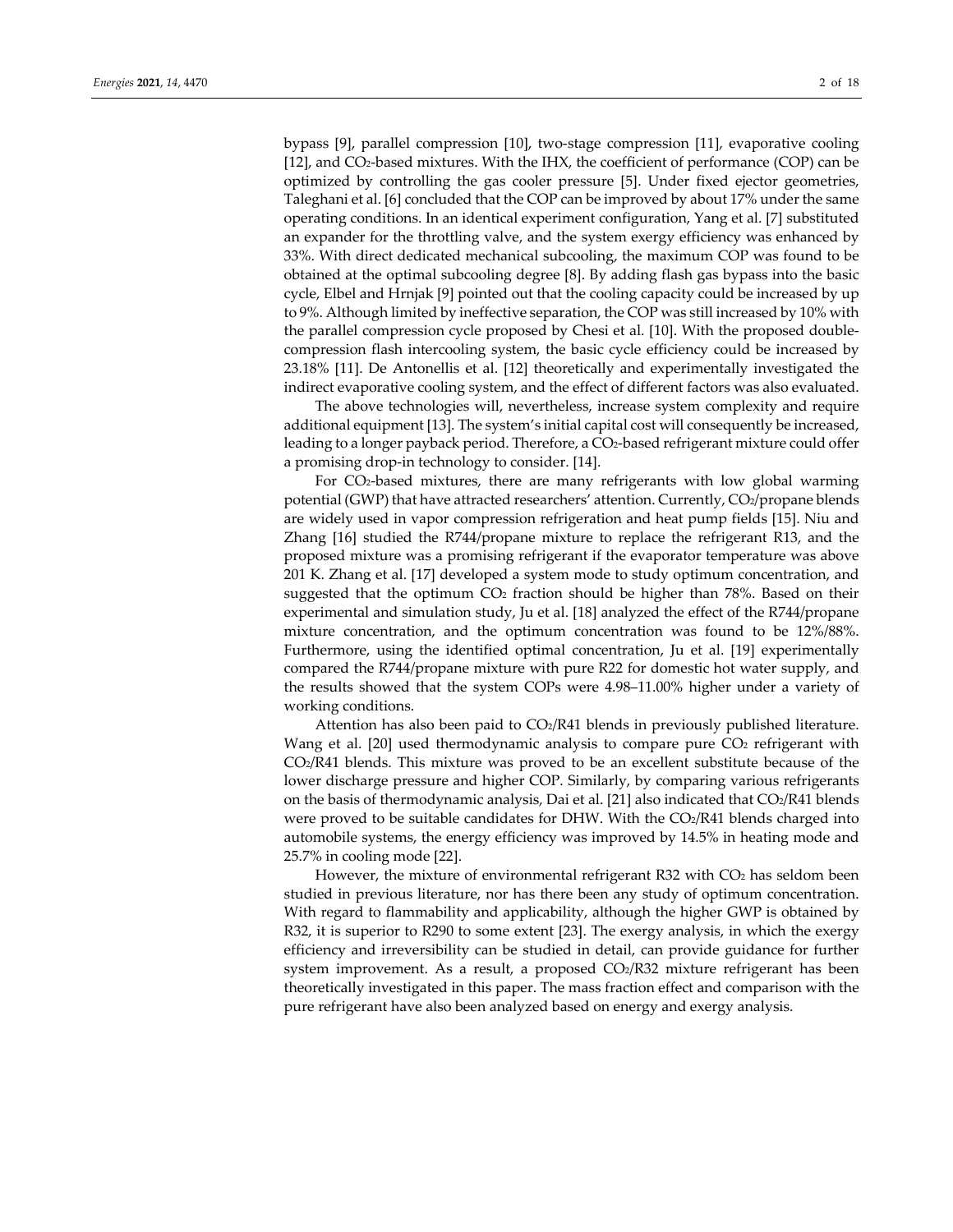# **2. System Modeling**

#### *2.1. System Description*

The schematic diagram of the air source transcritical CO2 heat pump water heater is shown in Figure 1. The system is composed of the compressor, gas cooler, electronic expansion valve (EEV), and evaporator. The system cycle is described as follows: (1) 1–2: non‐isentropic compression; (2) 2–3: releasing heat to the water; (3) 3–4: isenthalpic throttling in the EEV; (4) 4–1: absorbing heat from the air.



**Figure 1.** Schematic diagram of the air source transcritical CO2 heat pump water heater.

The property of R32 is summarized in Table 1.

|  |  |  |  |  |  |  | <b>Table 1.</b> The specific properties of environmental refrigerant R32. |  |
|--|--|--|--|--|--|--|---------------------------------------------------------------------------|--|
|--|--|--|--|--|--|--|---------------------------------------------------------------------------|--|

| Fluid                       | Molecular   | <b>Boiling</b> | Critical<br><b>Critical</b> |          | <b>ODP</b> | <b>GWP</b> | <b>ASHRAE 34</b>    |
|-----------------------------|-------------|----------------|-----------------------------|----------|------------|------------|---------------------|
|                             | <b>Mass</b> |                | Temperature Temperature     | Pressure |            |            | <b>Safety Group</b> |
| R32                         | 52.02       | $-51.7 °C$     | 78.1 °C                     | 5.78 MPa |            | 675        | A2                  |
| Data from Refprop 9.1 [24]. |             |                |                             |          |            |            |                     |

#### *2.2. System Assumptions*

The assumptions adopted in the thermodynamic analysis in this paper are presented as follows:

- 1. The system operates under steady conditions.
- 2. Heat loss and pressure drop during the heat transfer process is ignored.
- 3. The influence of gravity and kinetic energy is ignored.
- 4. The refrigerant is saturated at the evaporator outlet.

## *2.3. Energy Analysis Method*

The system's energetic performance was evaluated based on the presented equations, and the CO2‐based mixture properties were gained from Refprop 9.1 [24]. The inlet/outlet water temperatures were assumed and fixed at 15 and 55 °C based on the Chinese testing standard [25]. The CO<sub>2</sub>-based mixture state was calculated with the pinch point temperature difference at the gas cooler and evaporator as listed in Table 2.

Compressor: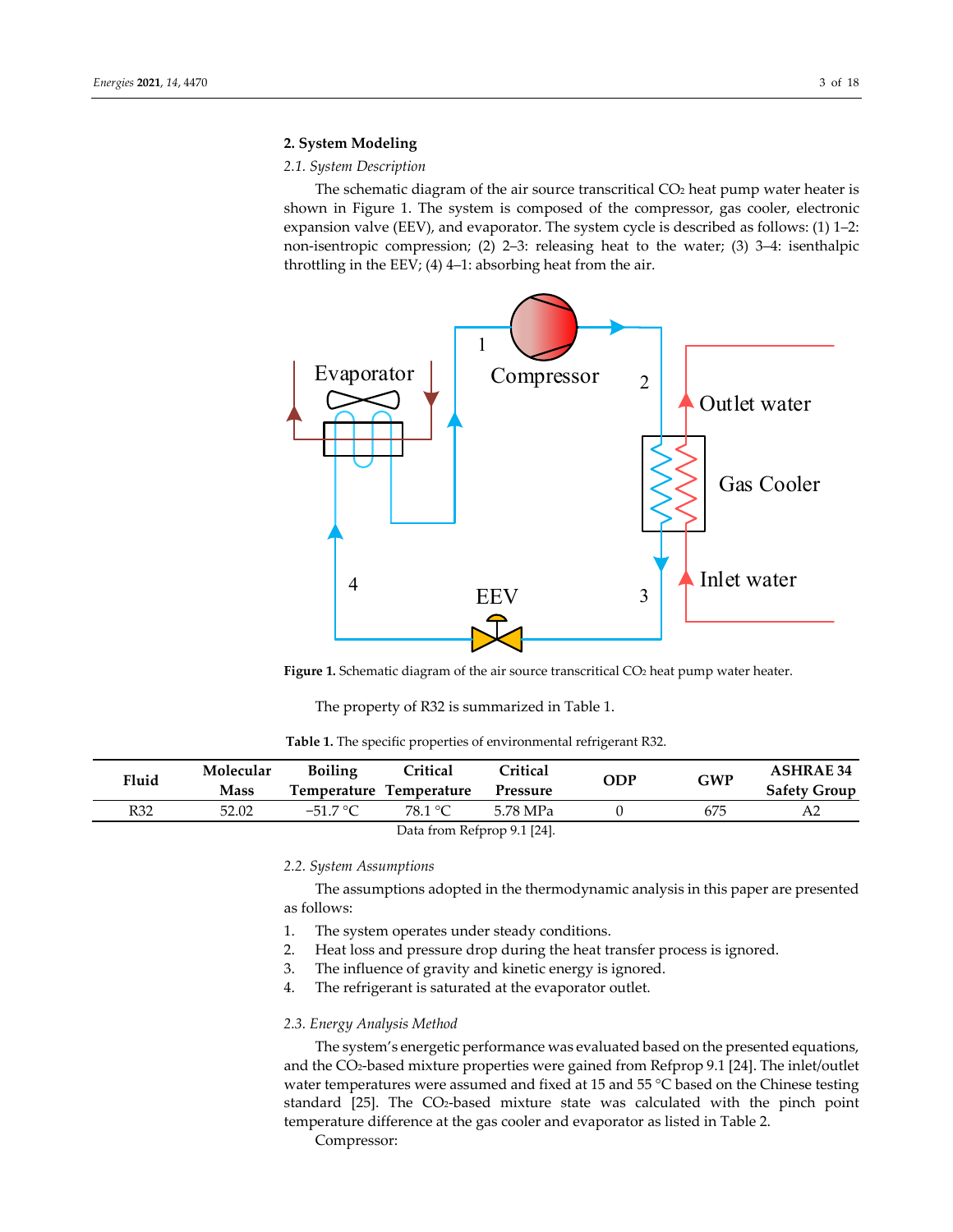$$
W_{Comp} = \dot{m}_r (h_2 - h_1) / (\eta_m \eta_e)
$$
\n<sup>(1)</sup>

$$
\eta_{is} = (h_{2s} - h_1)/(h_2 - h_1) \tag{2}
$$

Gas cooler:

$$
Q_h = m \cdot (h_2 - h_3) \tag{3}
$$

$$
m_w = \dot{m}_r (h_2 - h_3) / (h_{w,out} - h_{w,in})
$$
\n(4)

Electronic expansion valve:

$$
h_4 = h_3 \tag{5}
$$

Evaporator:

$$
Q_c = i\eta_r (h_1 - h_4) \tag{6}
$$

$$
m_a = \dot{m}_r (h_1 - h_4) / (h_{a,in} - h_{a,out})
$$
\n(7)

For the total system:

$$
COP = Q_h / W_{Comp} \tag{8}
$$

## **Table 2.** The assumptions used in the energy analysis.

| Symbol                   | Meaning                                                 | Unit        | Value |
|--------------------------|---------------------------------------------------------|-------------|-------|
| $\eta_{\rm m}$           | Compressor mechanical efficiency                        |             | 0.9   |
| $\eta_{\rm e}$           | Compressor electrical efficiency                        |             | 0.9   |
| $\eta$ is                | Compressor isentropic efficiency                        |             | 0.8   |
| $m_{r}$                  | Refrigerant mass flow rate                              | $kg·s-1$    |       |
| $\Delta T_a$             | Temperature difference between the air inlet and outlet | $^{\circ}C$ |       |
| $\Delta T$ GC,pinch      | Pinch point temperature difference in the gas cooler    | $\circ$ C   |       |
| $\varDelta T$ Evap,pinch | Pinch point temperature difference in the evaporator    | °∩          |       |
|                          | Data from the reference [21]                            |             |       |

Data from the reference [21].

# *2.4. Exergy Analysis Method*

The system's exergetic performance was evaluated based on the presented equations, and *T*<sup>0</sup> refers to the dead state. In this section, the heat pump system and the external environment were considered as a whole, and the exergy destruction due to irreversible heat transfer in the presented equations includes the exergy destruction between the refrigerant and the component, and the exergy destruction between the ambient fluid and the component.

Compressor:

$$
I_{Comp} = \dot{m}_r T_0 (s_2 - s_1) \tag{9}
$$

Gas cooler:

$$
I_{GC} = \dot{m}_r T_0 (s_3 - s_2) - m_w T_0 (s_{w,i} - s_{w,o})
$$
\n(10)

Electronic expansion valve:

$$
I_{EEV} = \dot{m}_r T_0 (s_4 - s_3) \tag{11}
$$

Evaporator: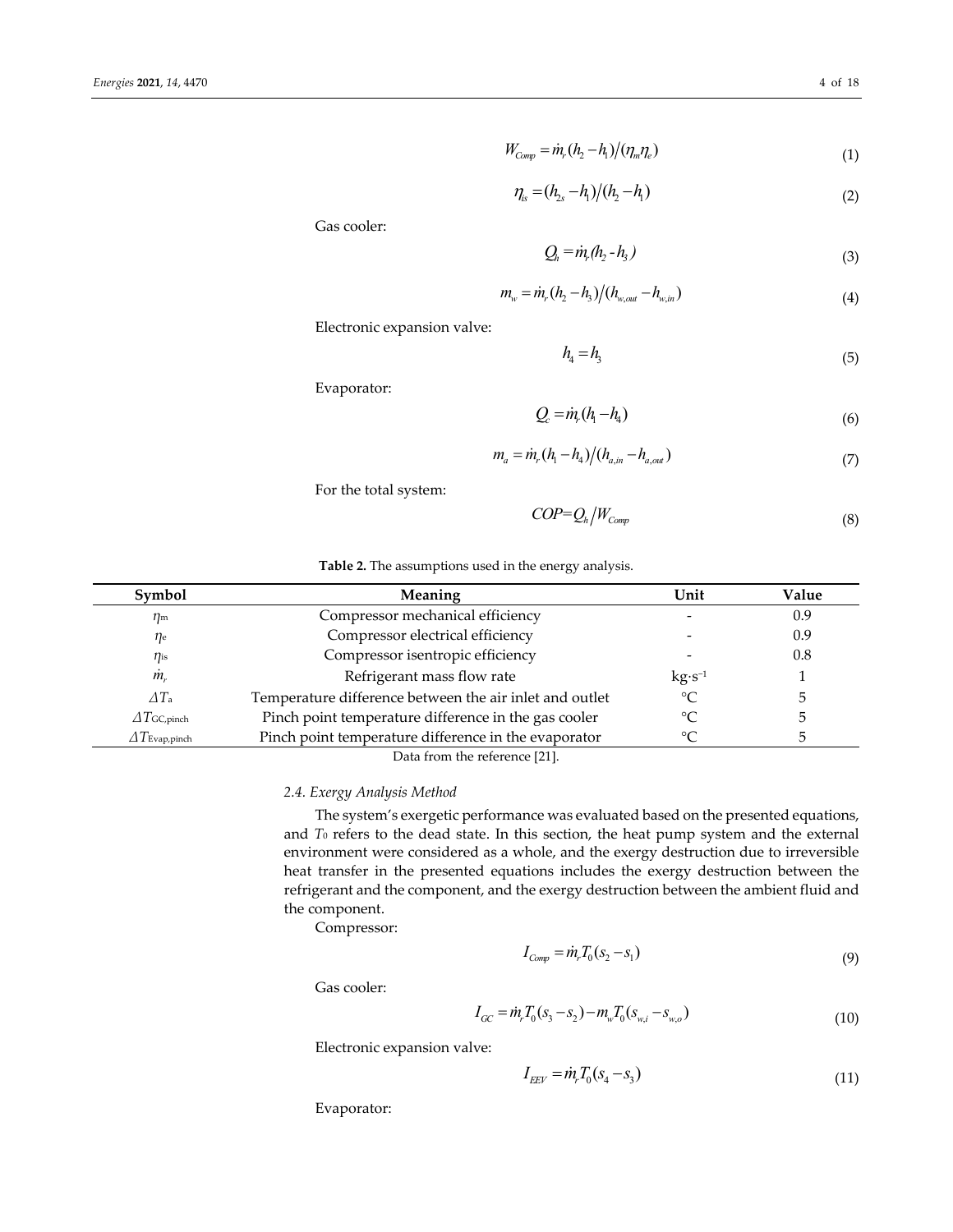$$
I_{Exp} = m_a T_0 (s_{a,o} - s_{a,i}) - \dot{m}_r T_0 (s_4 - s_1)
$$
\n(12)

Irreversibility per unit heating capacity of each component:

$$
ir = I_k / Q_h \tag{13}
$$

where, *Ik* represents the irreversibility of each component.

System total irreversibility:

$$
I_{\text{Tot}} = I_{\text{Comp}} + I_{\text{GC}} + I_{\text{TV}} + I_{\text{Exp}}
$$
\n
$$
(14)
$$

System exergy efficiency:

$$
\eta = 1 - I_{\text{Tot}} / W_{\text{Comp}} \tag{15}
$$

## **3. Results and Discussion**

*3.1. Effect of CO2‐Based Mixture Fraction*

The GWP calculation method for the mixture refrigerant is as follows [20]:

 $GWP_{\text{Mix}} = GWP_{\text{CO}_2} \cdot \omega_{\text{CO}_2} + GWP_{\text{R}32} \cdot \omega_{\text{R}32}$  (16)

The GWP of the  $CO<sub>2</sub>/R32$  mixture is shown in Figure 2. As can be seen, with an increased R32 mass fraction, the GWP of the mixture increases linearly. According to the calculated GWP result of the  $CO<sub>2</sub>/R32$  mixture and the GWP classification [26], if the mass fraction of R32 is 0.1, the mixture is a "very low GWP" refrigerant. If the mass fraction of R32 is within 0.2–0.4, the mixture is a "low GWP" refrigerant, and otherwise a "medium GWP" refrigerant. Excessive temperature glide, as indicated in the literature [27], will lead to a high concentration shift, and even mixture fractionation. Therefore, the temperature glide of the CO2‐based mixture is first analyzed. With the mass fraction of organic fluid increasing from 0 to 1, with an interval of 0.1, the temperature glide of the CO2-based mixture is depicted in Figure 2 at the bubble point temperature of  $0^{\circ}$ C. Clearly the temperature glide is first increased and then gradually decreased with the increased R32 mass fraction, leading to the existence of a maximum temperature glide. Considering the different boiling temperatures of the refrigerants  $CO<sub>2</sub>$  and R32, the temperature glide is correlated with this difference and the maximum temperature glide of 14.20 °C is obtained with the CO<sub>2</sub>/R32 mass fraction of 0.4/0.6. Consequently, the temperature glide variation range of the CO2/R32 mixture is acceptable.

The critical temperature and critical pressure are shown in Figure 3. For the critical pressure, the variation tendency is the same as that of the temperature glide, also increasing first and then decreasing with the enlarged R32 mass fraction. For the pure  $CO<sub>2</sub>$ and R32, the critical pressure is 7.38 MPa and 5.78 MPa, respectively. At the CO2/R32 mass fraction of 0.8/0.2, the maximum critical pressure of 7.58 MPa is obtained. The critical temperature is always increasing with the larger R32 mass fraction because of the higher R32 critical temperature. However, with regard to system safety and flammability of the organic fluid, the mass fraction of the natural refrigerant  $CO<sub>2</sub>$  is suggested to be higher than 0.3 [28].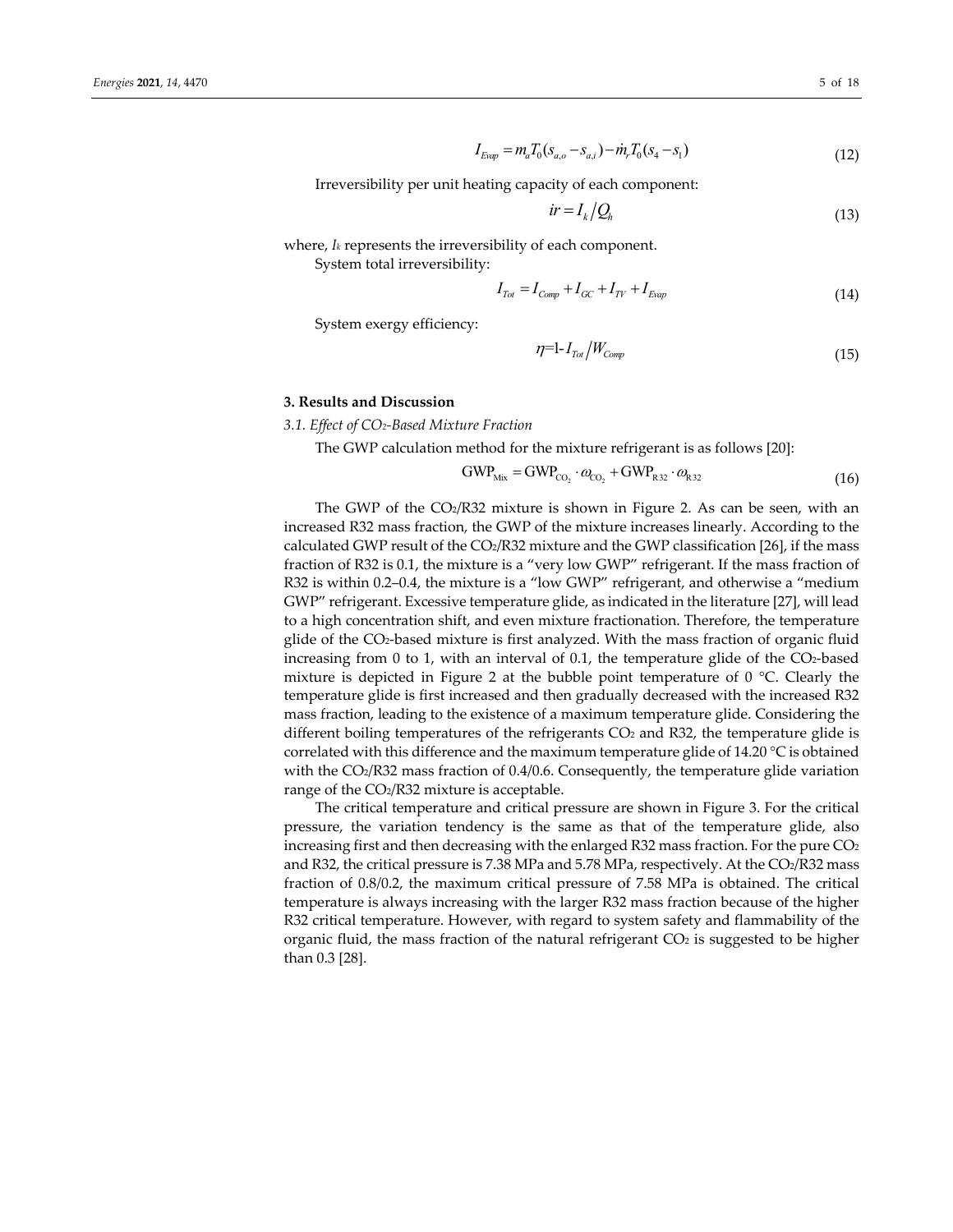

Figure 2. Temperature glide and GWP of the CO<sub>2</sub>-based mixture.



Figure 3. Critical temperature and critical pressure of the CO<sub>2</sub>-based mixture.

In order to compare the effect of the mass fraction of R32 on the system's maximum COP, the calculated COP results at the optimal discharge pressure, at an ambient temperature of 15 °C, are depicted in Figure 4. Interestingly, the COP variation is not increased or decreased in a straight upward or downward trend. Instead, the variation shows a trend similar to that of the letter "M". When compared to the COP for a system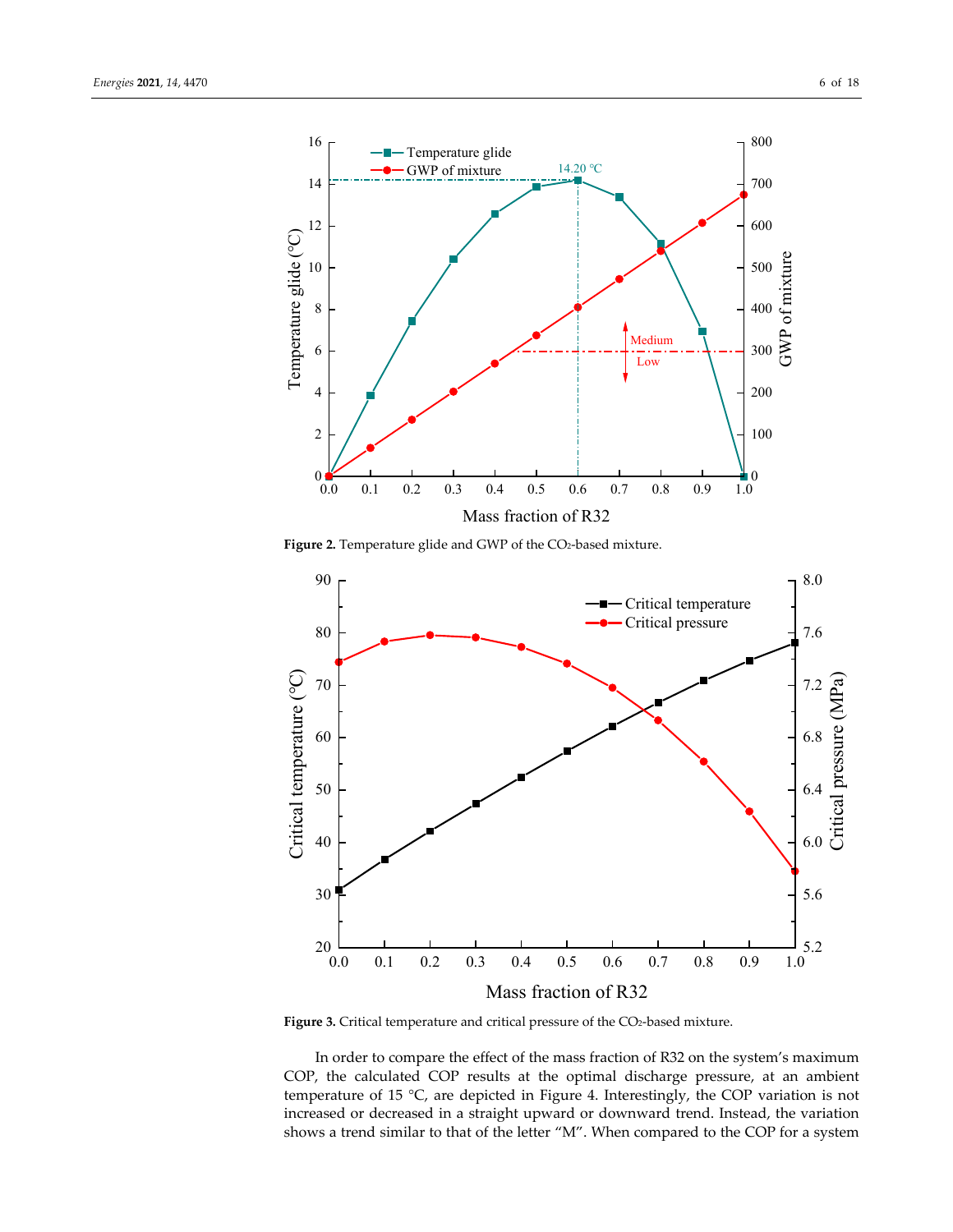charged with the pure  $CO<sub>2</sub>$  refrigerant, the system COP is 0.30–4.25% higher if the mass fraction of R32 is within 0.1–0.3 and 0.41–6.07% higher if it is within 0.7–0.9. With an R32 mass fraction of 0.4–0.6, the system COP is much lower, and the minimum COP is achieved with an R32 mass fraction of 0.5. Therefore, this concentration cannot be adopted due to the lower energy efficiency. Furthermore, although the maximum COP is obtained by a CO2/R32 mixture mass fraction of 0.1/0.9, this concentration is also not recommended due to the higher flammability.





In addition to improving the system heating performance, a further benefit of using the mixed refrigerant is a reduction in the system discharge pressure. As shown in Figure 5, the optimal discharge pressure gradually declines with increased R32 mass fraction, and this pressure reduction is more significant the higher the R32 mass fraction. Regardless of the system COP, the highest optimal discharge pressure is 9.25 MPa presented by pure  $CO<sub>2</sub>$  and the lowest is 3.3 MPa achieved by pure R32. Therefore, adopting this refrigerant mixture will certainly ensure the system's operational safety. Furthermore, with the critical pressure presented in Figure 3, the transcritical  $CO<sub>2</sub>$  heat system will be shifted to the subcritical cycle if the R32 mass fraction is higher than 0.2.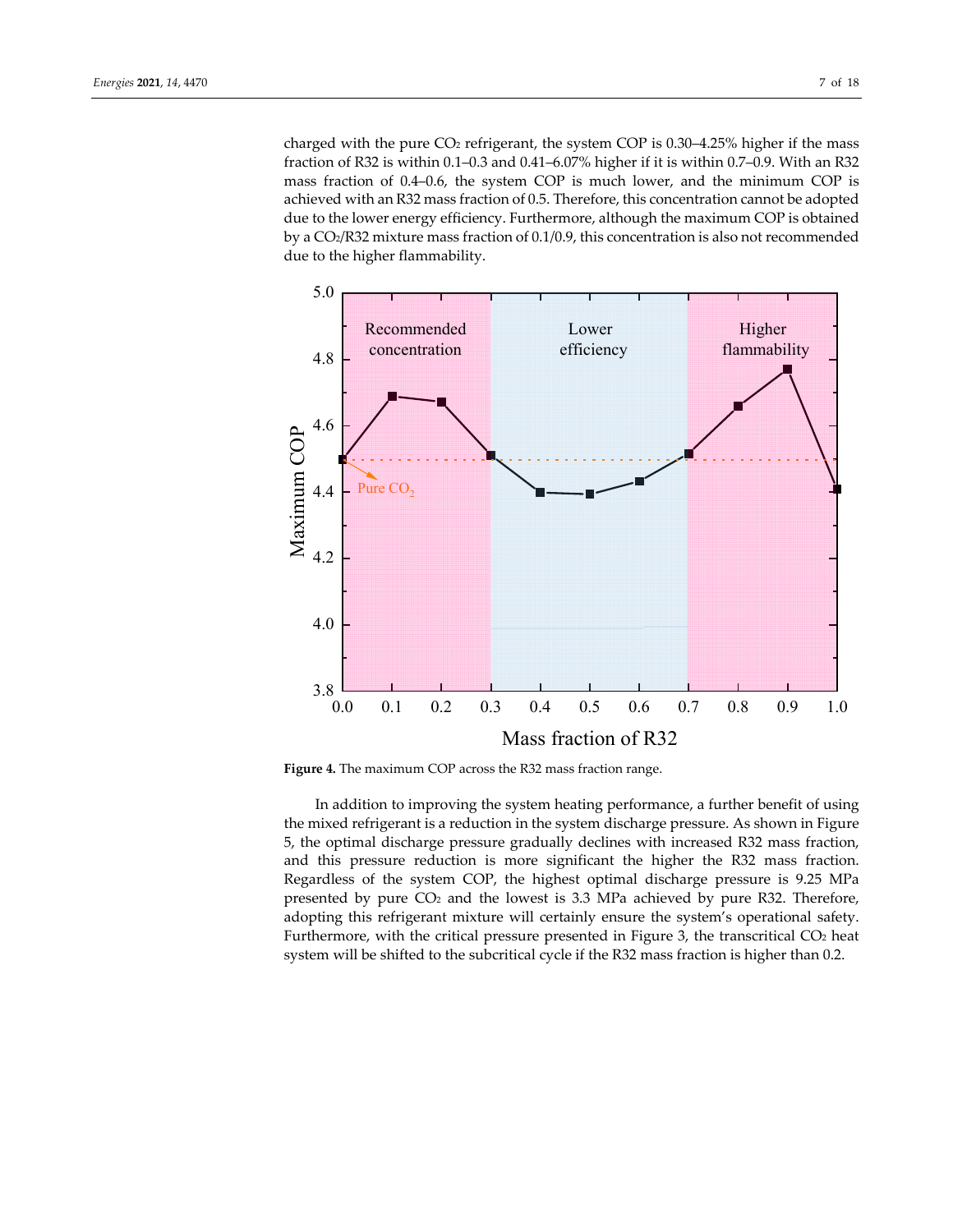

**Figure 5.** Optimal discharge pressure and pressure reduction across the R32 mass fraction range.

For the exergetic performance, the irreversibility per unit heating capacity of each component at an ambient temperature of 15  $\degree$ C is illustrated in Figure 6. For the basic CO<sub>2</sub> cycle, the largest irreversibility is for the throttle valve, due to the higher pressure difference. With the increased R32 mass fraction, as expected, the irreversibility of the throttle valve can be significantly reduced from 0.031 to 0.009 kW⋅kW−1, with a corresponding proportion of 28.38% to 8.00%. This phenomenon can be explained with the pressure reduction as depicted in Figure 5, since the lower pressure difference is beneficial for reducing the irreversible loss of the throttle valve. The irreversibility of the compressor is the second largest among the studied equipment and also gradually declines for the same reason. The largest total irreversibility is 0.114 kW⋅kW−<sup>1</sup> with an R32 mass fraction of 0.5, which is 3.95% higher than that of the pure  $CO<sub>2</sub>$  refrigerant. The lowest total irreversibility is 0.099 kW⋅kW−<sup>1</sup> with a CO2 mass fraction of 0.1, meaning that the maximum exergy efficiency can be expected. Furthermore, the total irreversibility shows an opposite trend to the COP curve, meaning that the higher exergy efficiency can be expected at lower total irreversibility.

The exergy efficiency is an important factor that reflects the system's optimal thermodynamic functioning. As depicted in Figure 7, the curve of the exergy efficiency at an ambient temperature of 15  $\degree$ C also shows an "M" shape variation trend in relation to the mass fraction of R32. At the R32 mass fraction corresponding to the maximum or minimum system COP, the maximum or minimum exergy efficiency is also obtained. Specifically, the maximum exergy efficiency is 52.81%, which is 3.89% greater than that of pure CO2 refrigerant. Similarly, the lower exergy efficiency is achieved with an R32 mass fraction ranging from 0.4 to 0.6, which is  $0.93-1.49\%$  lower than that of a pure CO<sub>2</sub> cycle.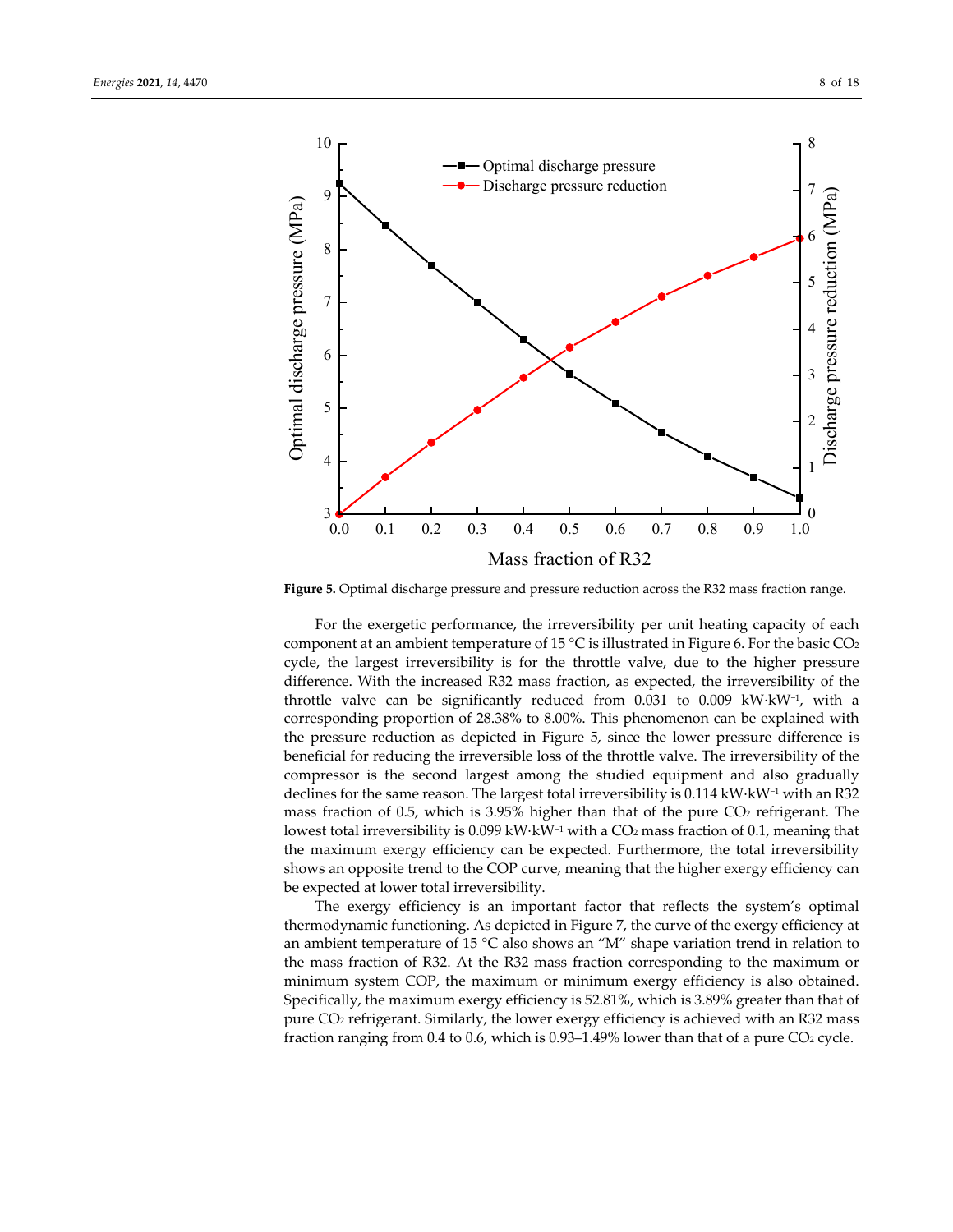



**Figure 6.** The irreversibility per unit heating capacity across the R32 mass fraction range.



**Figure 7.** The exergy efficiency with the range of R32 mass fractions.

Therefore, based on the results discussed above, an R32 mass fraction of 0.1 to 0.3 is recommended, and the optimal mass fraction of the CO2/R32 mixture is 0.9/0.1. A comparison of the temperature‐entropy diagram at the optimal system COP and discharge pressure is presented in Figure 8. Figure 8a,b show the transcritical cycles for pure CO2 and CO2/R32 mixture refrigerants, and Figure 8c shows the subcritical cycle with pure R32. Since the temperature difference of the flowing water and ambient air are constant for the three cycles, a better thermal match will certainly result in a better COP.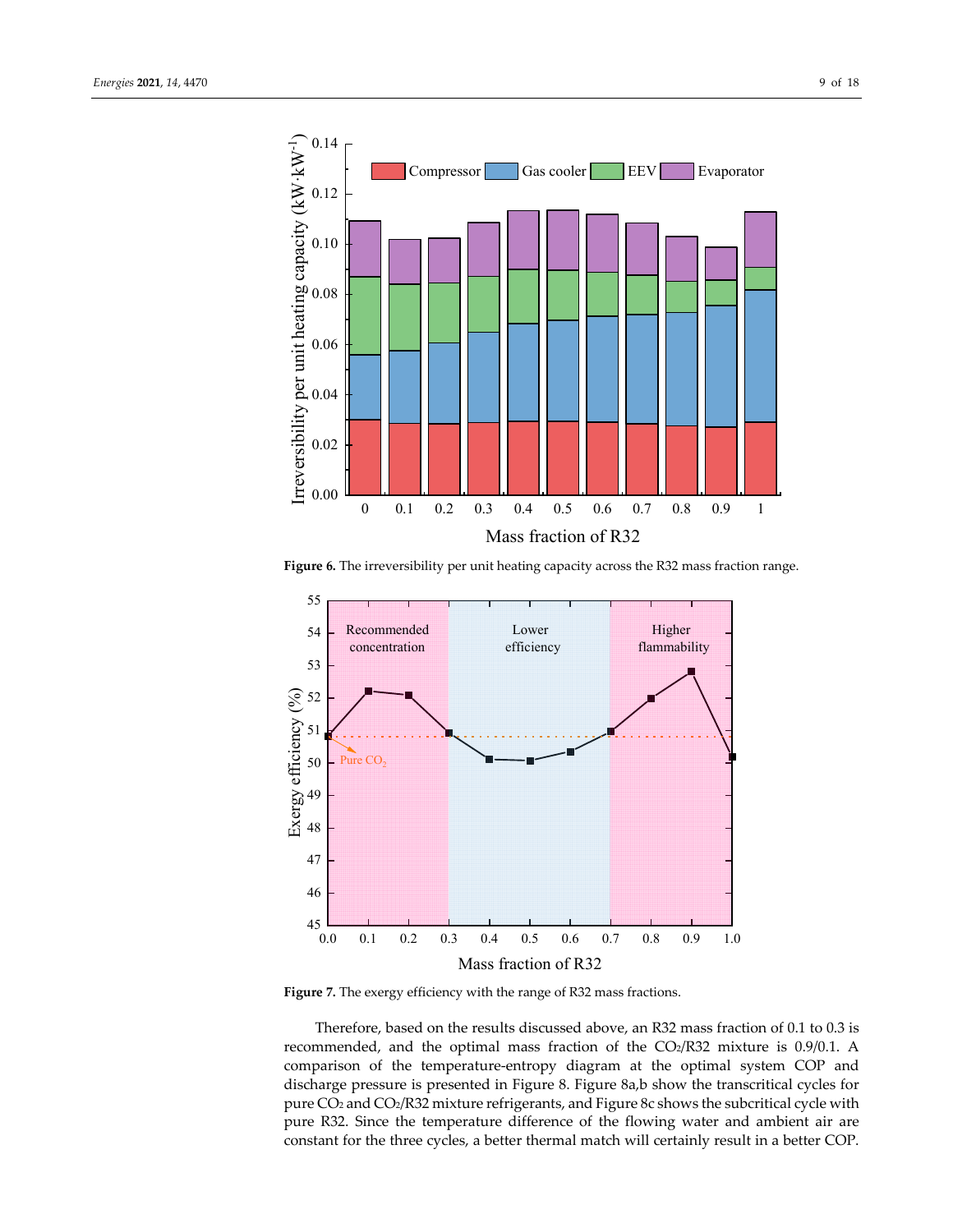It is notable that the compressor discharge temperature is significantly increased from Figure 8a–c. This indicates that although the compressor discharge pressure can be reduced with R32, the greater mass fraction will lead to a deterioration in system safety, especially at lower ambient temperatures.



**Figure** 8. Temperature-entropy diagrams of the system cycle with (a) pure CO<sub>2</sub> refrigerant; (b) CO<sub>2</sub>/R32 mixture refrigerant; (**c**) pure R32 refrigerant.

#### *3.2. Effect of Ambient Temperature*

Based on the identified optimal mass fraction of the CO2/R32 mixture, the effect of ambient temperature on pure  $CO<sub>2</sub>$  and  $CO<sub>2</sub>/R32$  mixture refrigerants is further discussed in this section. The optimal discharge pressure of each cycle with respect to the ambient temperature of −15 to 25 °C is shown in Figure 9. It is evident that, compared with the pure CO<sub>2</sub> cycle, system optimal pressure is always lower in the CO<sub>2</sub>/R32 cycle. The pressure reduction is increased from 0.65 MPa at the ambient temperature of −15 °C to 0.9 MPa at 25 °C. Therefore, the pressure reduction is closely related to the external ambient temperature, and the proposed CO2/R32 mixture refrigerant is recommended to be adopted for cold climate working conditions.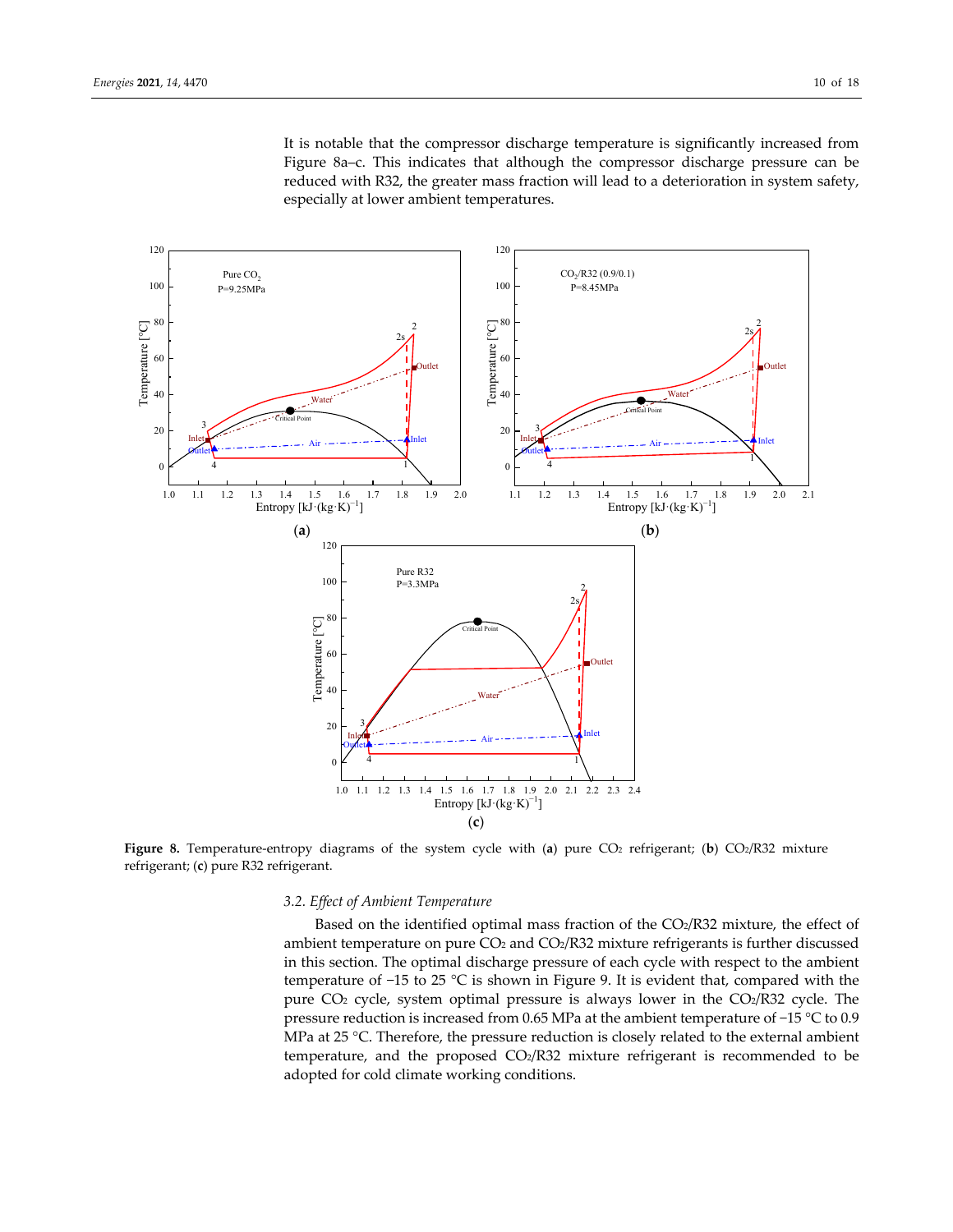

Figure 9. Comparison of the optimal discharge pressure with pure CO<sub>2</sub> and CO<sub>2</sub>/R32 mixture refrigerants at different ambient temperatures.

Figure 10 illustrates the results of the irreversibility per unit heating capacity of pure  $CO<sub>2</sub>$  and  $CO<sub>2</sub>/R32$  mixture cycles at different ambient temperatures. The largest and smallest total irreversibility is 0.158 and 0.09 kW⋅kW<sup>-1</sup> at the ambient temperature of -15 °C and 25 °C, respectively. Regardless of the ambient temperature variation, the total irreversibility reduction is closely related to the irreversibility reduction of the throttling valve, and this reduction is varied from 6.77% to 7.76%. For each cycle, the irreversibility proportion of the EEV is reduced from 35.16% to 28.43% of the pure CO2 cycle and from 33.83% to 25.02% of the CO2/R32 mixture cycle when the ambient temperature is increased from −15 °C to 25 °C. This also proves that the significant throttling irreversibility is lowered with the proposed CO2/R32 mixture refrigerant.



**Figure 10.** Comparison of the irreversibility per unit heating capacity with the pure CO<sub>2</sub> and determined CO2/R32 mixture under the varied ambient temperature.

Figure 11 compares the exergy efficiency with pure  $CO<sub>2</sub>$  and with  $CO<sub>2</sub>/R32$  mixture refrigerants at different ambient temperatures. As can been seen, the exergy efficiency is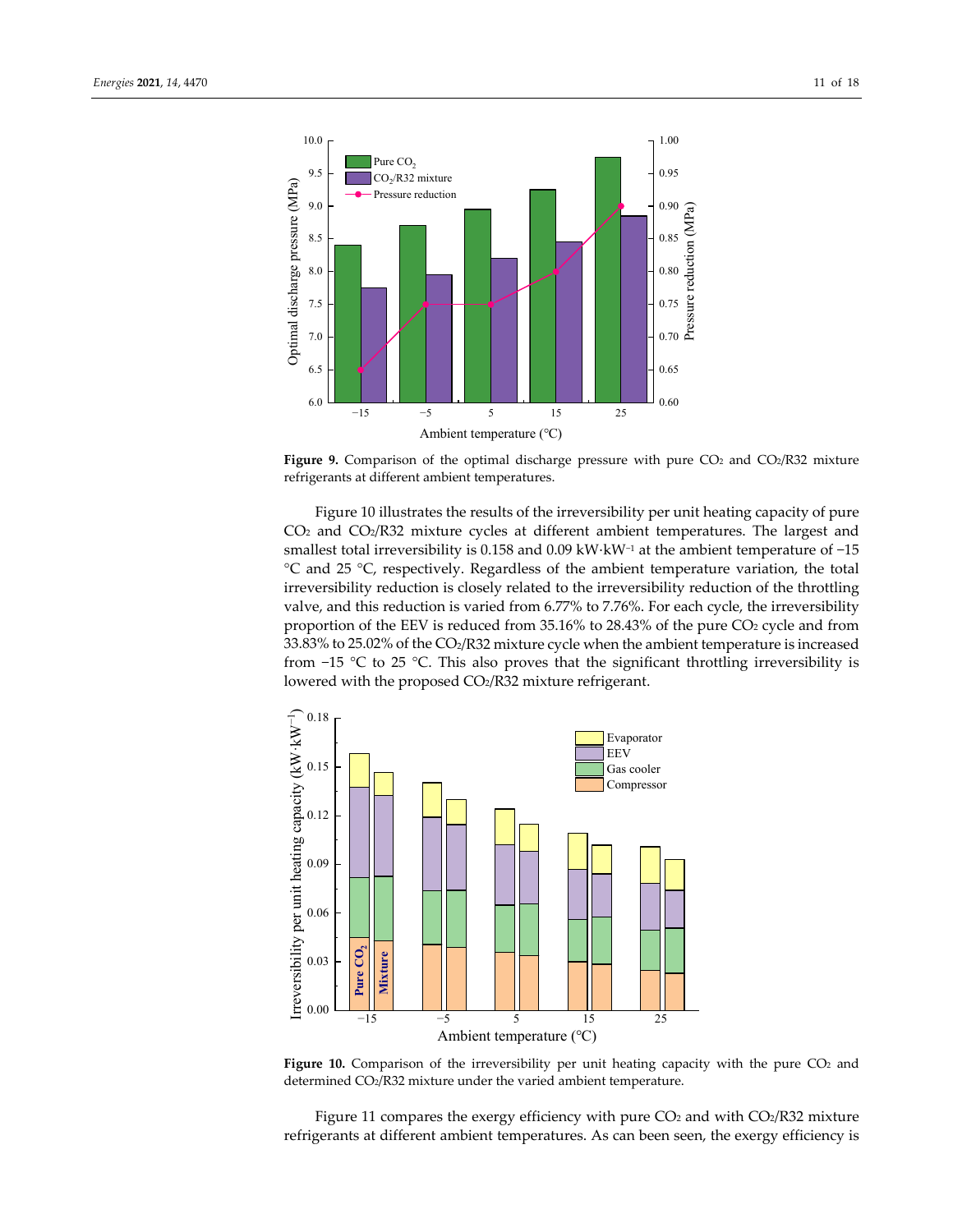always higher with the pure  $CO<sub>2</sub>$  cycle, and this enhancement is ranged from 1.36% to 1.58% in relation to the ambient temperature range of −15 to 25 °C. As shown in Figure 10, the irreversibility proportion of the EEV is much higher at lower ambient temperature, and the proposed CO2/R32 mixture is used to reduce the irreversibility loss. Therefore, the exergy efficiency improvement is clearly more obvious at lower ambient temperatures, which is consistent with the conclusion that the effect of the  $CO<sub>2</sub>/R32$  mixture is more significant in a cold climate region.





#### **4. Case Study**

China covers a vast territory, and the climate can be divided, in line with the Chinese standard GB 50178‐93 [29], into the following five zones: (I) Severe cold region; (II) Cold region; (III) Hot summer and cold winter region; (IV) Temperate region, and (V) Hot summer and warm winter region. Consideration of the DHW load is mainly determined by the residential behaviors, and one case study in Xi'an city is presented in this section. Detailed information, including ambient temperature as well as the DHW load, is obtained from the literature [30] and shown in Figure 12.

For the air source heat pump, the common tendency of the COP is for it to increase with the higher ambient temperature, regardless of the refrigerant charged into the heat pump system. Figure 13 shows the system COP for each refrigerant cycle in each month related to ambient temperature. As illustrated in Figure 12, the highest and lowest ambient temperatures are seen in July and January, respectively. Compared with the pure CO2 cycle, the COP improvement is more significant at the higher ambient temperature achieved by the CO2/R32 mixture cycle. Specifically, the maximum COP improvement is 7.14% in July, and the minimum improvement is 3.83% in January. Overall, the COP improvement during the year is beneficial for the annual heating performance enhancement, which will be discussed below.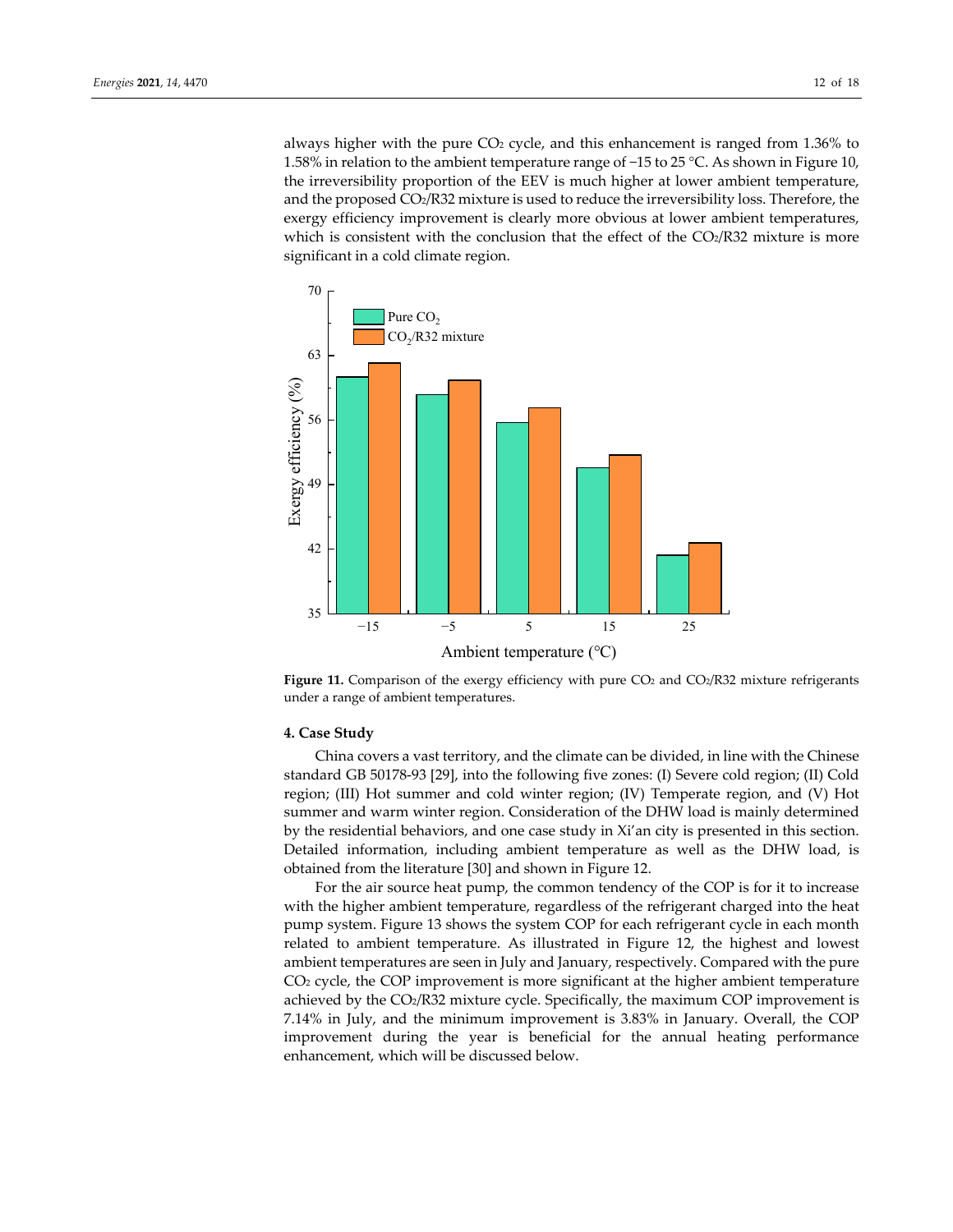

**Figure 12.** Location and detailed information of Xi'an city.



Figure 13. Comparison of the COP with pure CO<sub>2</sub> and CO<sub>2</sub>/R32 mixture refrigerants by month in Xi'an city.

In order to compare the annual heating performance of the same system charged with pure CO<sub>2</sub> and with CO<sub>2</sub>/R32 mixture refrigerants as working fluids, two indicators, annual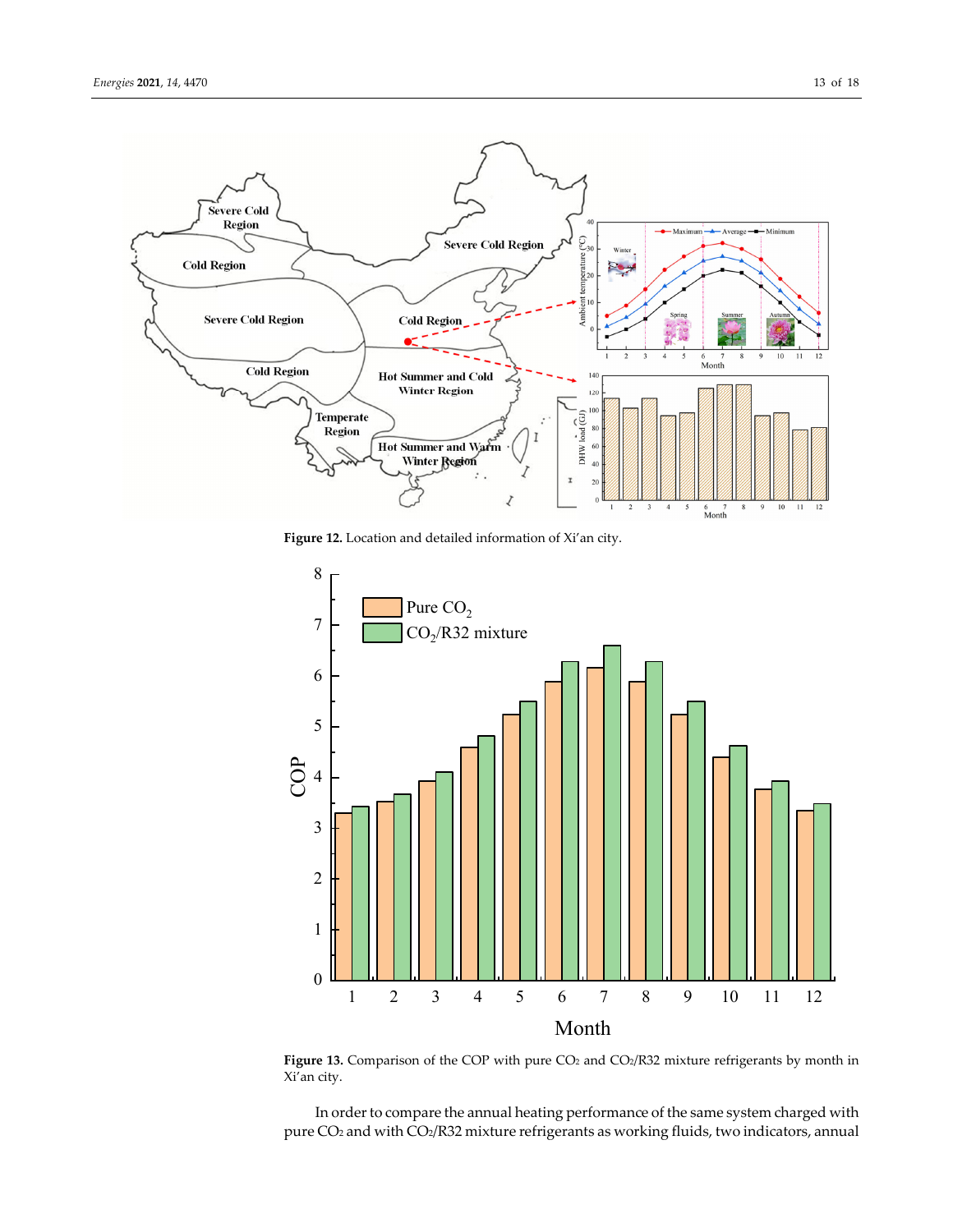performance factor and annual exergy efficiency, are selected to show system improvement. For the evaluation of the annual exergy efficiency, the exergy efficiency at each month is first calculated, where *T*<sub>0</sub> refers to the average ambient temperature of each month. Figure 14 shows the comparison results of the two refrigerant cycles. Compared with the pure CO2 cycle, which is considered as the baseline system, the annual performance factor and annual exergy efficiency are increased by 5.39% and 3.11%, respectively, with the CO2/R32 mixture cycle. It is, therefore, clear that a better heating performance can be obtained with the proposed mixture cycle.



**Figure 14.** Comparison of the annual performance factor and annual exergy efficiency with pure CO2 and with CO2/R32 mixture refrigerants.

In order to more intuitively reflect the beneficial impact of the  $CO<sub>2</sub>/R32$  mixture refrigerant on the reduction of energy consumption throughout the year, the notion of primary energy consumption (PEC) was adopted. The prevailing coal‐fired boiler (CFB) and direct electric heater (DEH) used in China were also chosen.

The PEC can be calculated as:

$$
PEC_{\text{TCHP}} = E_h ECF_{ele} / (COP\eta_t)
$$
\n(17)

$$
PEC_{CFB} = E_h ECF_{coal} / (LHV_{coal}\eta_h\eta_t)
$$
\n(18)

$$
PEC_{DEH} = E_{h} ECF_{ele} / (\eta_{t} \eta_{h})
$$
\n(19)

where the DHW load (Eh) has been presented in Figure 12.

The interpretations of the items listed in Equations (17)–(19) are presented in Table 3.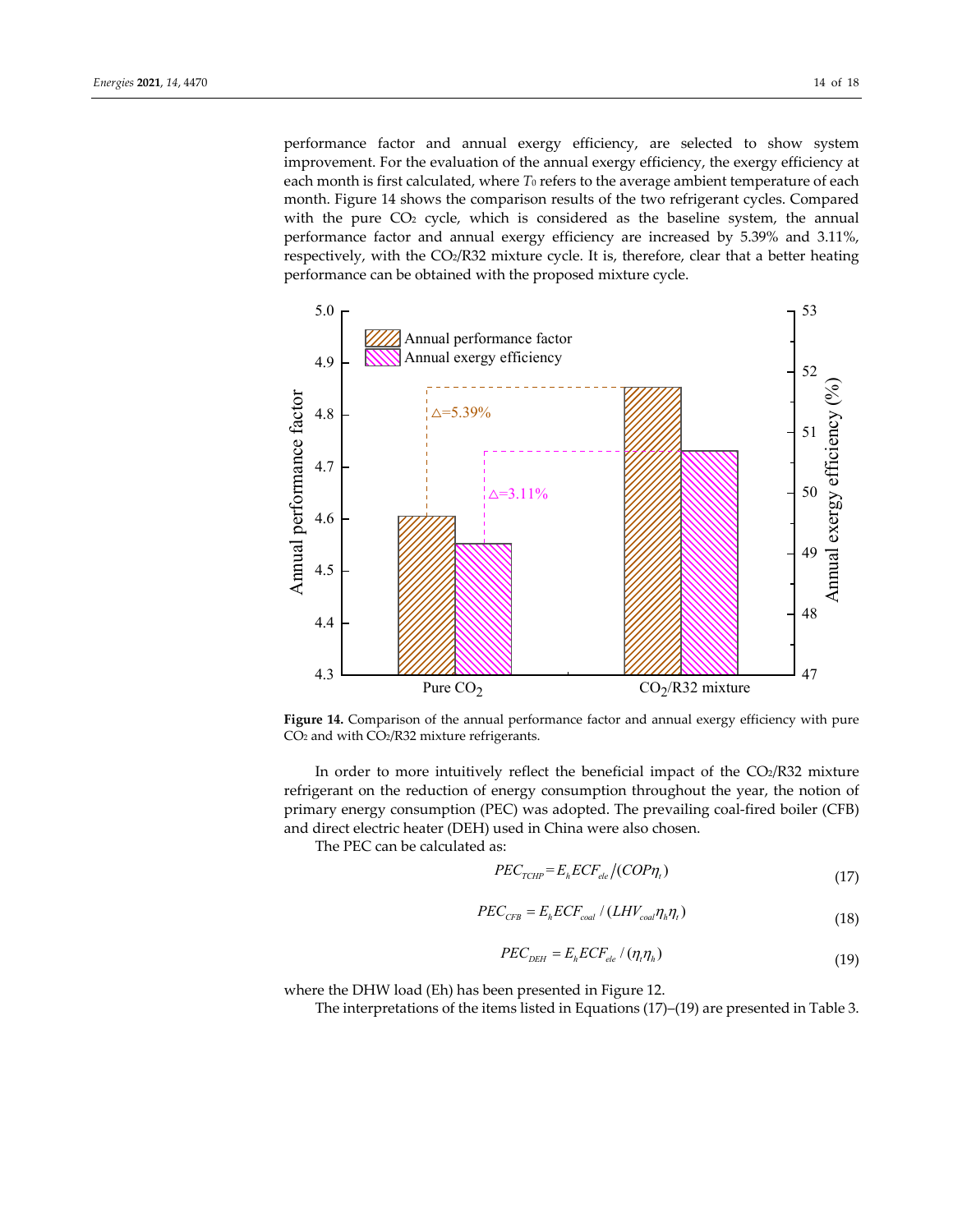| Item           | Interpretation           | Unit                                                             | Coal  | Electricity |
|----------------|--------------------------|------------------------------------------------------------------|-------|-------------|
| <b>ECF</b>     | energy conversion factor | $kgce \cdot kg^{-1}$ ; kgce $\cdot$ (kW $\cdot$ h) <sup>-1</sup> |       | 0.4         |
| $\eta_{\rm h}$ | heating efficiency       | $\%$                                                             | 0.75  | 0.99        |
| $\eta_{\rm t}$ | transmission efficiency  | $\%$                                                             | 0.8   | 0.92        |
| LHV            | lower heating value      | $\kappa$ J kg <sup>-1</sup>                                      | 29307 | -           |
|                |                          | 5001<br>$\mathbf{r}$ . $\epsilon$                                |       |             |

**Table 3.** Items regarding the PEC calculation.

Data from [30].

Figure 15 depicts the primary energy consumption of the four heating solutions discussed. Compared with the CO2/R32 mixture cycle, an additional 1.64 tce of primary energy consumption is required by the baseline pure  $CO<sub>2</sub>$  system, since the calculated primary energy consumption is relevant to the annual performance factor as shown in Figure 14. Based on Equation (17), the higher DHW load will result in a larger primary energy consumption reduction. For the primary energy consumption among the four solutions discussed, DEH presents the maximum at 153.66 tce, and CFB presents the second largest at 71.63 tce. This also indicates that these two prevailing solutions should be replaced with a TCHP for hot water. The PEC of the  $CO<sub>2</sub>/R32$  mixture system can be reduced by 78.93% and 54.80%, respectively, when compared with these two solutions.



**Figure 15.** Comparison of the primary energy consumption.

## **5. Conclusions**

In this study, a  $CO<sub>2</sub>/R32$  mixture refrigerant for use in a transcritical  $CO<sub>2</sub>$  heat pump is investigated, and a case study is also presented to show the benefit of the determined optimal CO2/R32 concentration. The main conclusions are that:

1. The maximum temperature glide of 14.20 °C and maximum critical pressure of 7.58 MPa can be observed with the R32 mass fractions of 0.6 and 0.2, respectively. The GWP and critical temperature of the  $CO<sub>2</sub>/R32$  mixture are always increased with the larger R32 mass fraction.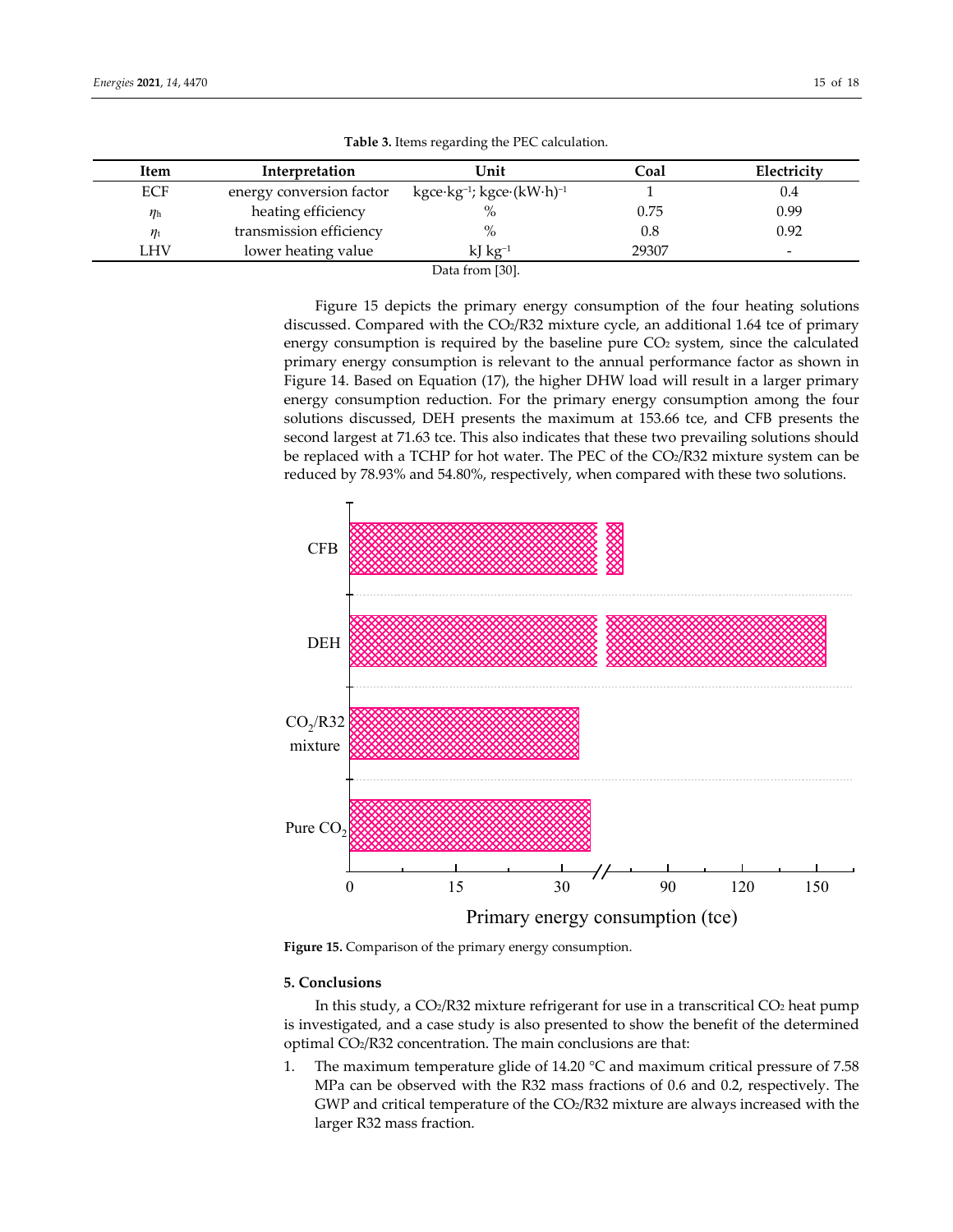- 2. The COP and exergy efficiency variation show an "M" shape trend, and these two parameters are lower than that of the pure CO<sub>2</sub> cycle if the R32 mass fraction is within the range 0.4–0.6. The optimal pressure reduction is increased and the irreversibility of the EEV is reduced from 0.031 to 0.009 kW⋅kW−<sup>1</sup> in relation to the increased R32 mass fraction.
- 3. With regard to flammability and efficiency, the optimal concentration of the  $CO<sub>2</sub>/R32$ mixture is determined as 0.9/0.1. Over an ambient temperature range of −15 to 25 °C, the COP and exergy efficiency improvements are more notable in a cold climate, since the total irreversibility reduction is more remarkable.
- 4. In the selected typical city, the case study results show that the annual performance factor and annual exergy efficiency can be increased by 5.39% and 3.11%, respectively, with the CO2/R32 mixture cycle, leading to a 1.64 tce reduction in primary energy consumption.

**Author Contributions:** Conceptualization, Y.W. and Y.S.; methodology, Y.W.; software, Y.W.; validation, Y.W. and Y.H.; formal analysis, Y.W. and Y.H.; investigation, Y.W.; resources, Y.S. and F.C.; data curation, Y.W.; writing—original draft preparation, Y.W.; writing—review and editing, all authors; visualization, Y.W. and Y.H.; supervision, F.C.; project administration, F.C.; funding acquisition, F.C. All authors have read and agreed to the published version of the manuscript.

**Funding:** This research was funded by the National Natural Science Foundation of China (No. 51976153), National Science and Technology Major Project (2017‐Ⅲ‐0010‐0036), and Foundation for Innovative Research Groups of the National Natural Science Foundation of China (No.51721004).

**Conflicts of Interest:** The authors declare no conflict of interest.

## **Nomenclature**

| Latin symbols    |                                                                             |
|------------------|-----------------------------------------------------------------------------|
| E <sub>h</sub>   | domestic hot water load, kJ                                                 |
| <b>ECF</b>       | energy conversion factor, kgce kg <sup>-1</sup> , kgce (kW·h) <sup>-1</sup> |
| ir               | irreversibility per unit heating capacity, kW·kW <sup>-1</sup>              |
| $I_k$            | irreversibility of each component, kW                                       |
| <b>LHV</b>       | lower heating value, kJ·kg <sup>-1</sup>                                    |
| m                | mass flow rate, $kg·s^{-1}$                                                 |
| $\boldsymbol{P}$ | pressure, MPa                                                               |
| Q                | heating capacity, kW                                                        |
| T                | temperature, °C                                                             |
| W                | power consumption, kW                                                       |
| Greek symbols    |                                                                             |
| η                | efficiency, %                                                               |
| Abbreviations    |                                                                             |
| <b>ASHP</b>      | air source heat pump                                                        |
| <b>CFB</b>       | coal-fired boiler                                                           |
| <b>COP</b>       | coefficient of performance                                                  |
| <b>DEH</b>       | direct electric heater                                                      |
| <b>GWP</b>       | global warming potential                                                    |
| <b>IHX</b>       | internal heat exchanger                                                     |
| ODP              | ozone depletion potential                                                   |
| PEC              | primary energy consumption                                                  |
| <b>TCHP</b>      | transcritical CO <sub>2</sub> heat pump                                     |
| Subscripts       |                                                                             |
| 0                | ambient (dead state)                                                        |
| а                | air                                                                         |
| C                | cooling                                                                     |
| coal             | coal                                                                        |
| Comp             | compressor                                                                  |
| d                | discharge                                                                   |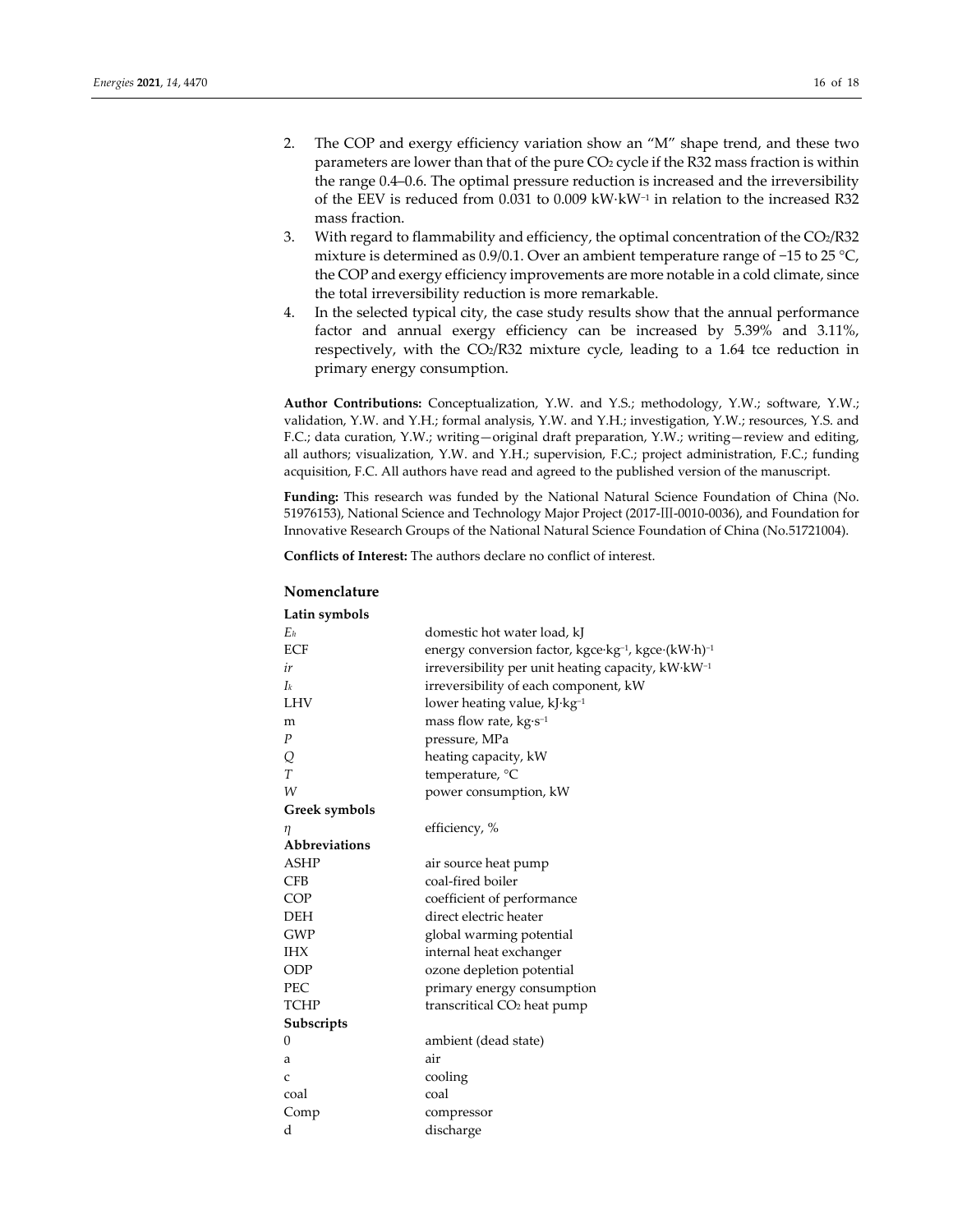| e       | electrical efficiency |
|---------|-----------------------|
| ele     | electricity           |
| Evap    | evaporator            |
| GC      | gas cooler            |
| h       | heating               |
| i       | inlet                 |
| is      | isentropic efficiency |
| m       | mechanical efficiency |
| Mix     | mixture refrigerant   |
| $\circ$ | outlet                |
| r       | refrigerant           |
| t       | transmission          |
| Tot     | total                 |
| W       | water                 |

## **References**

- 1. Chang, C.; Zhu, N.; Yang, K.; Yang, F. Data and analytics for heating energy consumption of residential buildings: The case of a severe cold climate region of China. *Energy Build.* **2018**, *172*, 104–115.
- 2. Wang, Y.K.; Ye, Z.L.; Song, Y.L.; Yin, X.; Cao, F. Experimental investigation on the hot gas bypass defrosting in air source transcritical CO2 heat pump water heater. *Appl. Therm. Eng.* **2020**, *178*, 115571.
- 3. Wang, F.; Zhao, R.; Xu, W.; Huang, D.; Qu, Z. A Heater‐Assisted Air Source Heat Pump Air Conditioner to Improve Thermal Comfort with Frost‐Retarded Heating and Heat‐Uninterrupted Defrosting. *Energies* **2021,** *14*, 2646.
- 4. Xu, Y.; Mao, C.; Huang, Y.; Shen, X.; Xu, X.; Chen, G. Performance evaluation and multi-objective optimization of a lowtemperature CO2 heat pump water heater based on artificial neural network and new economic analysis. *Energy* **2021**, *216*, 119232.
- 5. Kim, M.S.; Kang, D.H.; Kim, M.S.; Kim, M. Investigation on the optimal control of gas cooler pressure for a CO2 refrigeration system with an internal heat exchanger. *Int. J. Refrig.* **2017**, *77*, 48–59.
- 6. Taslimi Taleghani, S.; Sorin, M.; Poncet, S.; Nesreddine, H. Performance investigation of a two‐phase transcritical CO2 ejector heat pump system. *Energy Convers. Manag.* **2019**, *185*, 442–454.
- 7. Yang, J.L.; Ma, Y.T.; Li, M.X.; Guan, H.Q. Exergy analysis of transcritical carbon dioxide refrigeration cycle with an expander. *Energy* **2005,** *30*, 1162–1175.
- 8. Dai, B.M.; Qi, H.F.; Liu, S.C.; Ma, M.Y.; Zhong, Z.F.; Li, H.L.; Song, M.J.; Sun, Z.L. Evaluation of transcritical CO2 heat pump system integrated with mechanical subcooling by utilizing energy, exergy and economic methodologies for residential heating. *Energy Convers. Manag.* **2019**, *192*, 202–220.
- 9. Elbel, S.; Hrnjak, P. Flash gas bypass for improving the performance of transcritical R744 systems that use microchannel evaporators. *Int. J. Refrig.* **2004,** *27*, 724–735.
- 10. Chesi, A.; Esposito, F.; Ferrara, G.; Ferrari, L. Experimental analysis of R744 parallel compression cycle. *Appl. Eng.* **2014**, *135*, 274–285.
- 11. Zhang, Z.; Wang, H.; Tian, L.; Huang, C. Thermodynamic analysis of double-compression flash intercooling transcritical CO2 refrigeration cycle. *J. Supercrit. Fluids* **2016**, *109*, 100–108.
- 12. De Antonellis, S.; Joppolo, C.M.; Liberati, P.; Milani, S.; Romano, F. Modeling and experimental study of an indirect evaporative cooler. *Energy Build.* **2017**, *142*, 147–157.
- 13. Yu, B.; Yang, J.; Wang, D.; Shi, J.; Chen, J. An updated review of recent advances on modified technologies in transcritical CO2 refrigeration cycle. *Energy* **2019**, *189*, 116147.
- 14. Wang, D.; Liu, Y.; Kou, Z.; Yao, L.; Lu, Y.; Tao, L.; Xia, P. Energy and exergy analysis of an air‐source heat pump water heater system using CO2/R170 mixture as an azeotropy refrigerant for sustainable development. *Int. J. Refrig.* **2019**, *106*, 628–638.
- 15. de Paula, C.H.; Duarte, W.M.; Rocha, T.T.M.; de Oliveira, R.N.; Mendes, R.d.P.; Maia, A.A.T. Thermo‐economic and environmental analysis of a small capacity vapor compression refrigeration system using R290, R1234yf, and R600a. *Int. J. Refrig.* **2020**, *118*, 250–260.
- 16. Niu, B.; Zhang, Y. Experimental study of the refrigeration cycle performance for the R744/R290 mixtures. *Int. J. Refrig.* **2007,** *30*, 37–42.
- 17. Zhang, X.P.; Wang, F.; Fan, X.W.; Wei, X.L.; Wang, F.K. Determination of the optimum heat rejection pressure in transcritical cycles working with R744/R290 mixture. *Appl. Therm. Eng.* **2013,** *54*, 176–184.
- 18. Ju, F.; Fan, X.; Chen, Y.; Ouyang, H.; Kuang, A.; Ma, S.; Wang, F. Experiment and simulation study on performances of heat pump water heater using blend of R744/R290. *Energy Build.* **2018**, *169*, 148–156.
- 19. Ju, F.; Fan, X.; Chen, Y.; Wang, T.; Tang, X.; Kuang, A.; Ma, S. Experimental investigation on a heat pump water heater using R744/R290 mixture for domestic hot water. *Int. J. Therm. Sci.* **2018**, *132*, 1–13.
- 20. Wang, D.; Lu, Y.; Tao, L. Thermodynamic analysis of CO2 blends with R41 as an azeotropy refrigerant applied in small refrigerated cabinet and heat pump water heater. *Appl. Therm. Eng.* **2017**, *125*, 1490–1500.